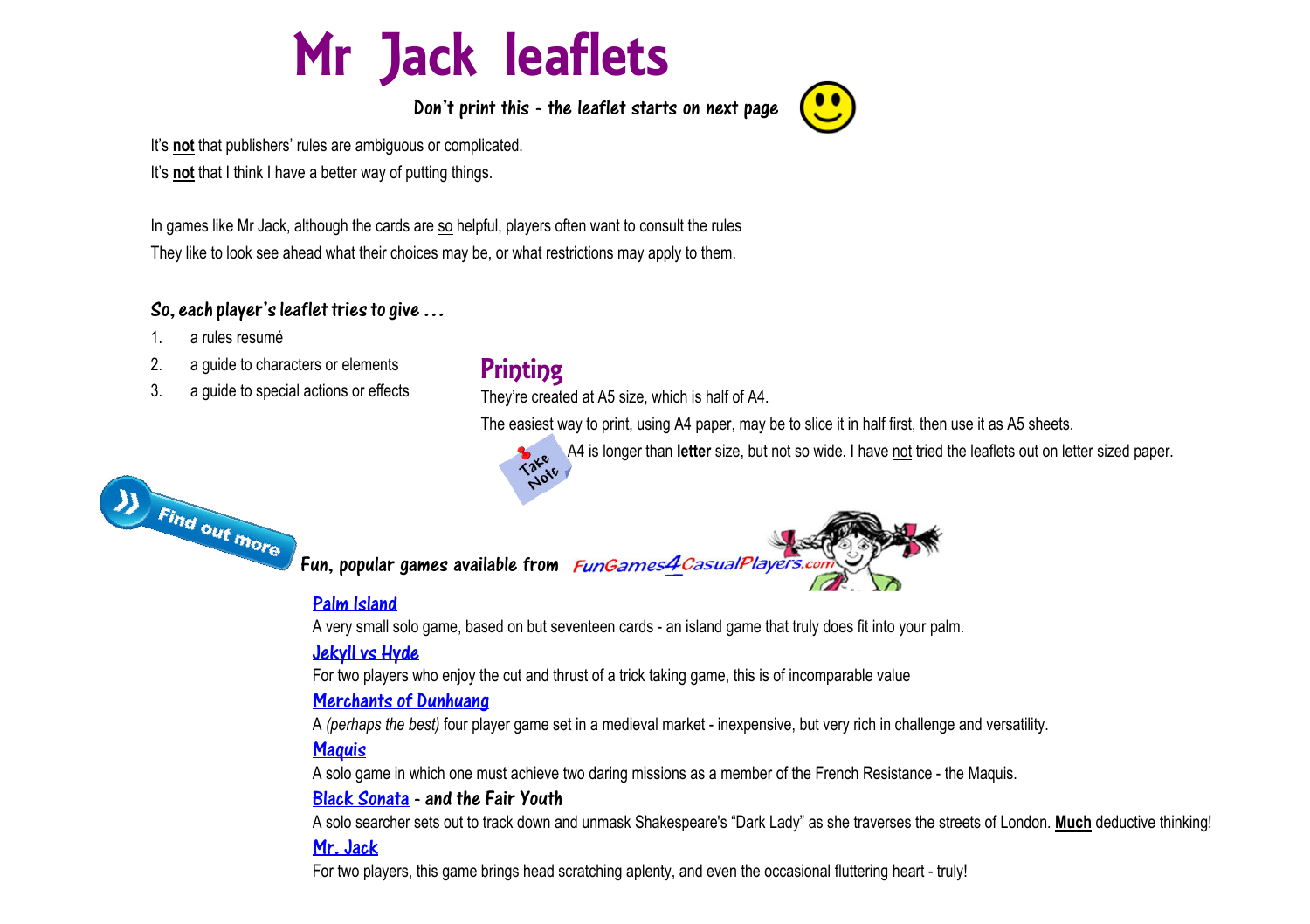#### **The detective knows who Jack is but can't manage to accuse him before the end.**

Jack's lucky... his identity was uncovered too late to do anything: he has managed to flee.

#### **Leaving the district**.

Only the player who's Jack can move a character outside the district: and it must be the one Jack's impersonating!

#### **Can Jack leave the area in the first round?**

No. Jack can only leave when invisible. Only at the end of the first round may we learn if he is.

**How can Jack benefit from the Sherlock Holmes ability?** Jack draws an "innocent" card. That character can be now proved innocent only by deduction.

#### **Can characters use the sewers to get closer to Goodley?**

No!! The movement must take place above ground: without using any special abilities.

#### **Can the investigator use Goodley's ability to move Jack's character onto another character, and then accuse him?**

No! To accuse, the investigator must move onto Jack's hex.

However, using the whistle to bring a suspect close enough for another character to leap onto & accuse is allowed.

### **What does "bringing characters closer to Goodley" mean?**

Characters called by the whistle must end their movement on a street hex that's closer to him than the one which they started.

#### **Closing or opening a manhole under a character.**

Manholes can become open & closed (for repairs) under a character's feet - they do not fall in.

# **Can a character enter or exit the sewers by a manhole where another's standing?**

Yes. But stopping on an occupied manhole hexagon is not allowed, unless an accusation is going to be made.

#### **Can players play side by side?**

Yes. Best is the detective sits on the right, next to the vertical yellow edge, and Jack sits on the left: vertical grey edge.

# Variations - optional

# There may be slight advantage to being the Investigator.

These tweaks can be applied to even things up a bit. (Thanks to Tomas Hejna via BGG.)

- 1. Watson's lamp shines **only** for three street-spaces.
- 2. Jack can be accused only when he's the **last character** not identified as innocent.
- 3. Jeremy Bert may **either** move one blocked manhole **or** move through one open sewer without losing one 'step' for doing so - it's for free *(before or after his normal move)*.





# What are we trying to do?

Quite simply, Jack wants to avoid being caught, and the detective wants to catch him.

# … so how does it work?

# For starters - who's taking a crack at being Jack.

Make a simple choice or toss a coin.

Jack at random takes and keeps one of the eight "innocent" cards, and that becomes the character he's pretending to be.

Only he looks at it.

# Each round - the eight characters.

There are just eight rounds in the game, and four of the characters appear in each.

At the side of the board, players can see whose turn it is to have first choice in each round.

In odd numbered rounds, the detective makes the first choice: choosing just one card, and then acting upon it *(more in a moment)*.

Then Jack chooses two cards and takes the actions. Finally, the detective takes the remaining card and takes its actions.

In even numbered rounds it's precisely the opposite - Jack chooses first, followed by his determined adversary.

# Each card - get down to some action!

On each character-card there are two **essential** pieces of information, as explained on page two.

- One tells you how the character can be moved around.
- The other explains their special abilities.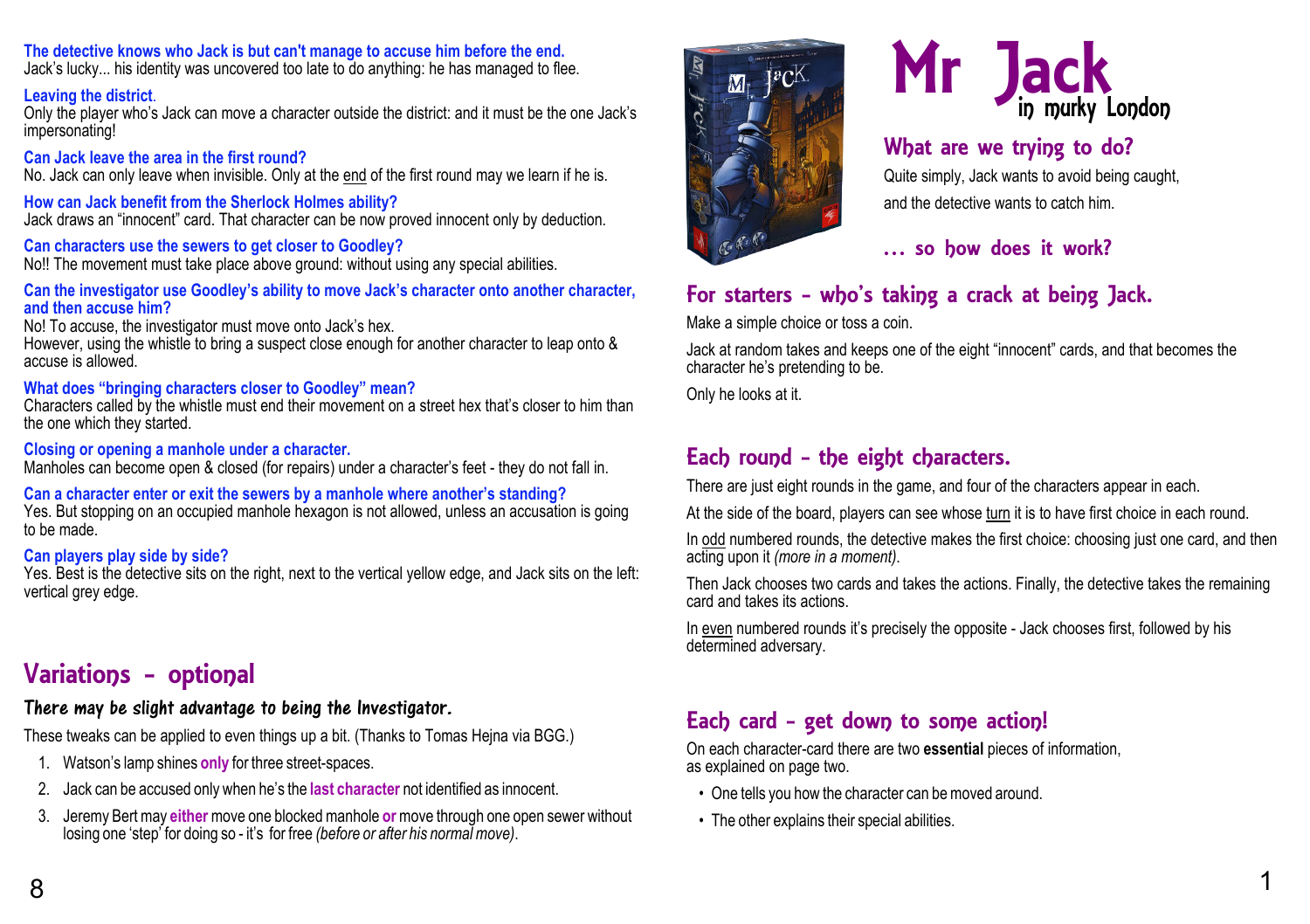#### Dr. Watson - 1 to 3 spaces

Mr Smith looks after and lights up Whitechapel's impressive street-

Either before or after he's been moved, one of the lamps must be

Holmes's sidekick bears a lantern that illuminates any characters who are standing ahead of him, including those who are beyond other characters in the beam.

Watson himself is **not** illuminated by the lantern.

Anyone who moves Watson chooses the way he faces after he's been moved. Thus do they control the line of street-spaces that is illuminated by his lantern.

John Smith - 1 to 3 spaces

moved to another lamp-space.

lamps.



# What are those hexagons?

The light grey ones are just ordinary street-spaces.

They can be entered into, crossed, or landed on by everybody.

You can walk past someone who's standing on one, but cannot be standing on the same one.

Hexes with buildings on them are not street-spaces or thoroughfares ~ there's no public right of way. The same is true of street-lamp plinths.

The only character who's permitted to cross over or through them is Miss Stealthy. Everybody else must go around them.

Several of the grey hexes are manholes.

Although you can see the holes, they've got lids on, so nobody will fall down! Characters can stand on them or walk over them as if they were simply part of the street.

They also can traverse the district by going down into the sewers, coming up at another manhole. To do so takes up one of their permitted movements.



But if there's work going on, the manhole will be covered with boards, and there can be no entrance or exit there - until the workmen and their boards are moved to another manhole.

They may, even then, be stood upon or walked over.

There also are hexes that have street lights within them. These are not ordinary streetspaces, because they contain buildings - that is, ornate Victorian plinths and standards.

Only Miss Stealthy can go through them.

When unlit, these spaces are dark. When there's a lighted lamp there (as shown here), they throw valuable light into the adjoining streets.



At each corner of the district there's a side street.

At any one time, two of these will be blocked by police cordons: a row of helmets standing in a line.



A cordon will prevent Jack from escaping down that street.



Inspector Lestrade - 1 to 3 spaces

This determined but conventional Scotland Yard detective can move up to three spaces.

Either before or after he moves, one of the two police cordons must moved to another street.



This sheet compliments of<br>
6 **FunGames4CasualPlayers.com**<br>
3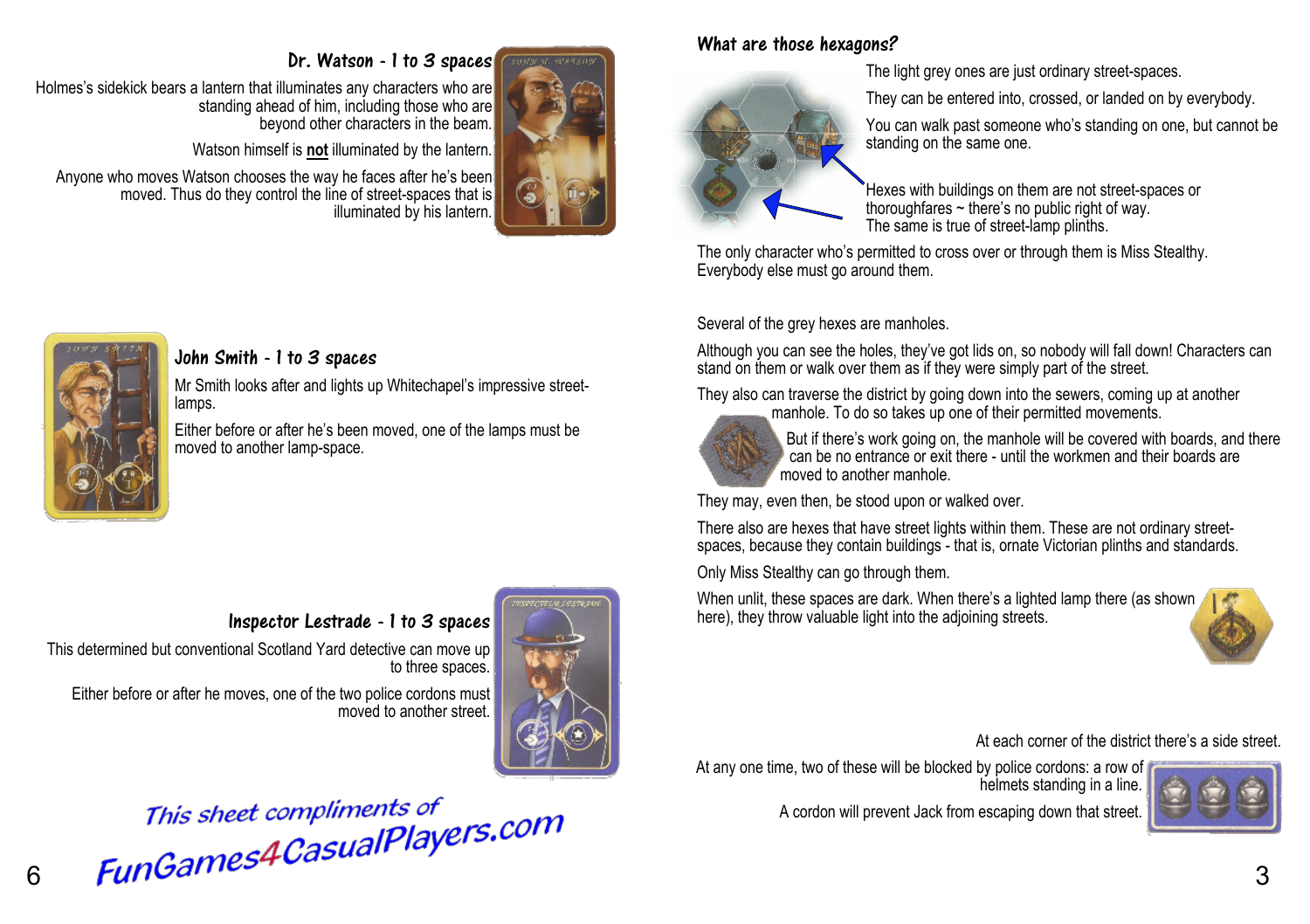# Movement



The silver circle on each card shows the maximum number of street-spaces  $\hat{a}$  (hexagons) the character is allowed to move

 $\mathrm{W}$ Miss Stealthy can move up to four spaces.

Everyone else may move are between one and three spaces, as the player chooses.

Characters must move one space, but don't have to move the maximum.

The detective may cause one of them to land on someone else, and **make an accusation**.

Movement through the sewers counts as one space. When exiting, characters may not end up on top of another character unless the moving character's controlled by the detective, who's wanting to accuse the person standing atop the manhole.

# Abilities - when they can or must be used

The eight characters each have quite different abilities, and they vary in they way the abilities either must or may be used by the player who picks them up.



This arrow indicates that the ability must be used at the end of the move. This affects Holmes and Watson.

> This ability must be used … either before the move begins, or at the end of the move. This applies to John Smith, Inspector Lestrade. Sergeant Goodley, and Jeremy Bert



It's optional. Miss Stealthy is the only one with that option.

Here, the ability can be used during the move, but it doesn't have to be used at all.

This symbol indicates that the ability may be used instead of making any movement, which applies only to Sir William Gull.





# Jeremy Bert - 1 to 3 spaces

Like all investigative journalists, Bert expects to get close to some smelly places - including sewers.

Either before or after he moves, he must move one set of workmen's barriers at one of the manholes onto another one.

# Sergeant Goodley - 1 to 3 spaces

Long, long before mobile phones and the like, policemen had loud whistles to blow when they needed assistance. Either before or after Goodley moves, he blows his whistle. This makes one, or two, or three other characters move closer to him. Altogether, three street-spaces must be plodded on.

Characters must move at street level, without using any special abilities.





# Sir William Gull - 1 to 3 spaces

Queen Victoria's physician, sent to assist the police, is a rather special kind of character.

He may either move up to three street-spaces, or he can change places with any other character.

Even a man as great as Gull cannot do both, of course.